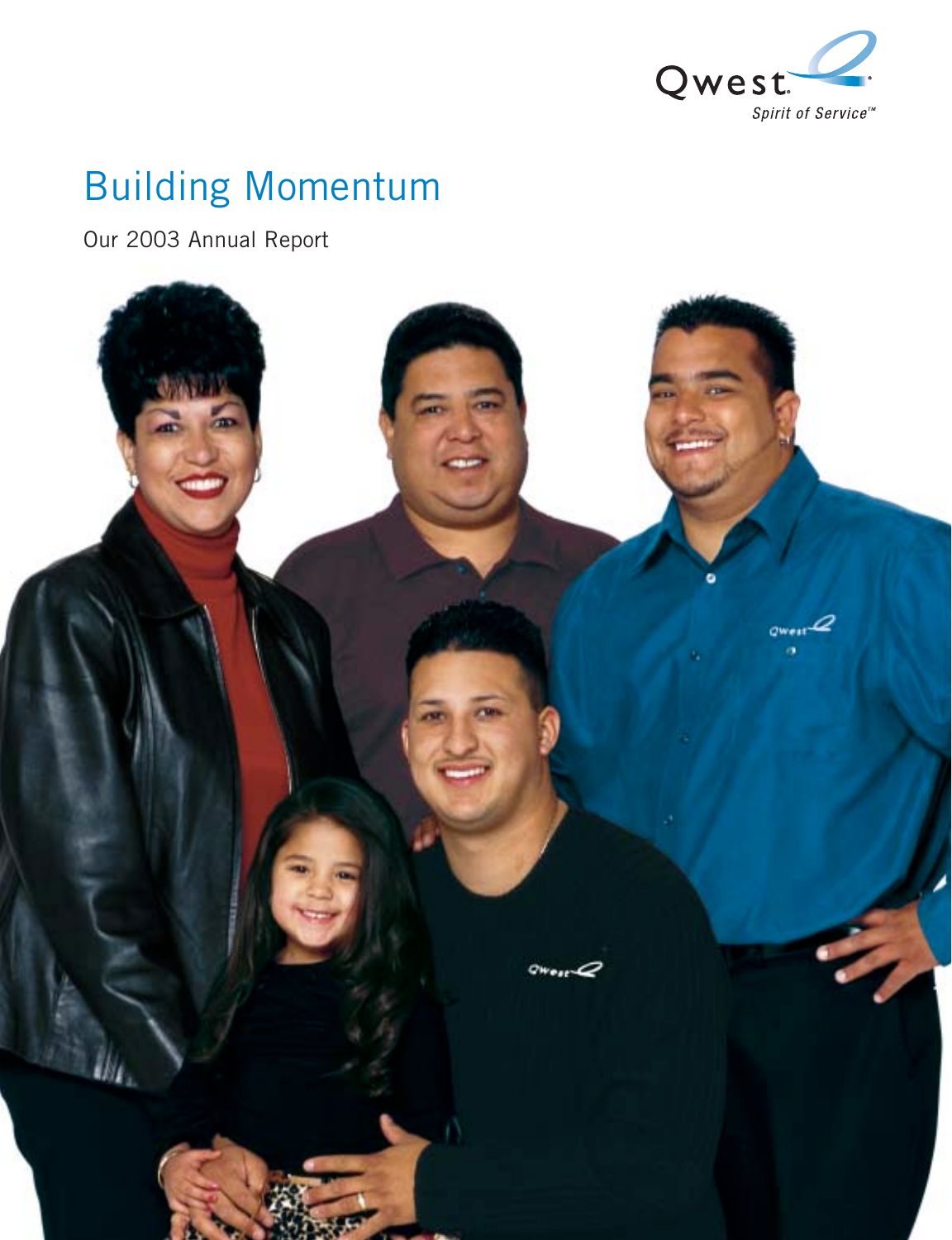#### **Contents**

- 1 Qwest Vision and Values
- 2 Financial Highlights
- 3 Chairman's Letter
- 7 Qwest at a Glance
- 8 Answers to Your Questions
- 11 The Spirit of Service in Action<sup>™</sup>
- 13 Reasons to Believe in Qwest
- 14 Board of Directors
- 15 Senior Management
	- 10K

Corporate Information, Inside Back Cover

#### **On the Covers**

Qwest employees often share their passion for the Spirit of Service with additional family members. On the front cover, Gail Valdez of Qwest's finance department joins brother James, a customer data technician, and their sons, cousins James and Joey who both work as network technicians. Joey's daughter Jaya (a future Qwest employee?) thinks the old song "Mr. Telephone Man" was written for her dad!

The McLeods' service heritage began with grandfather Smart McLeod, who worked for Mountain States Telephone Company from 1911 to 1945. The family, pictured on the back cover, includes one of four daughters who followed in his footsteps, as did five of his grandchildren including twins Rob, a construction inspector, and Ron, an information systems engineer.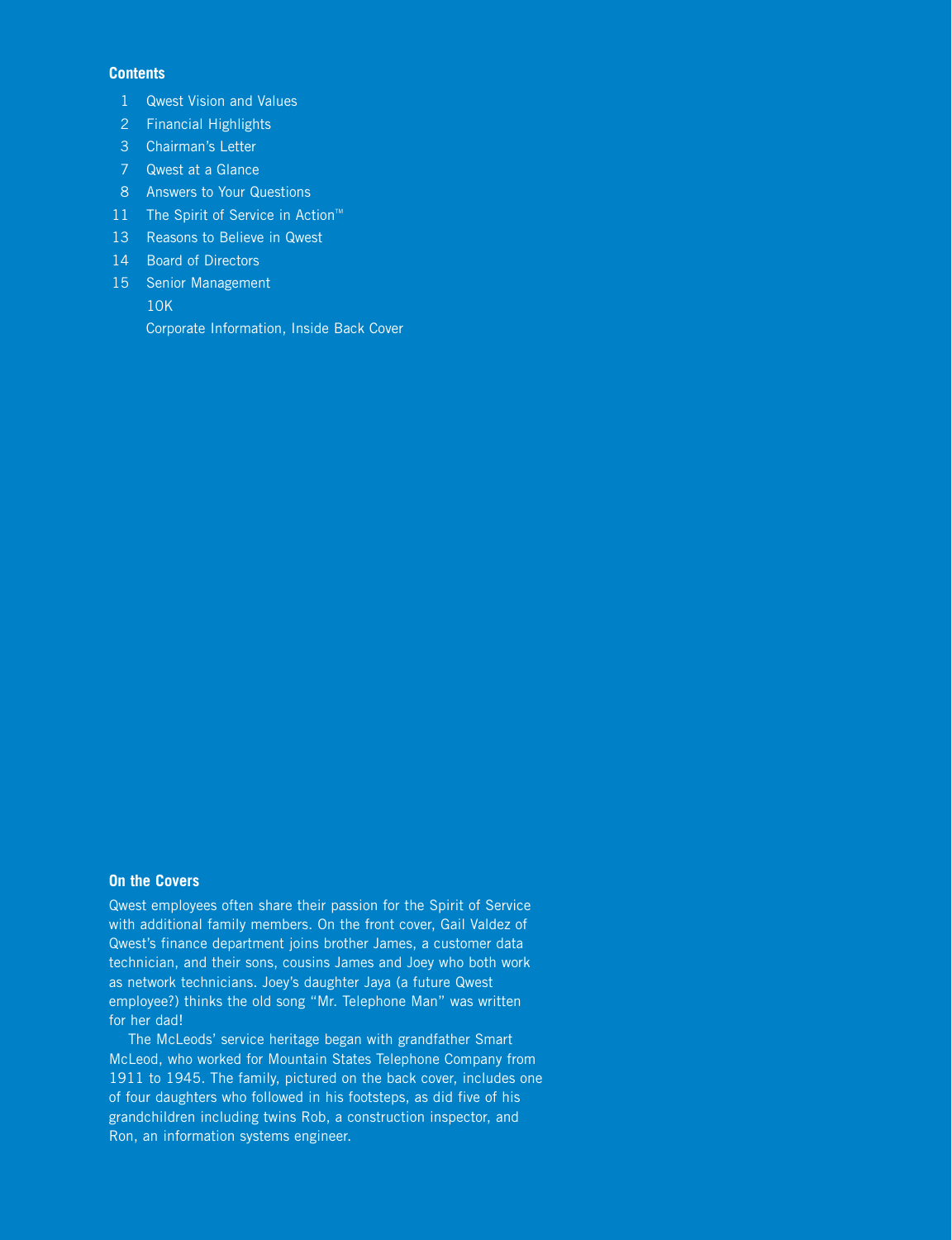# Qwest Vision

Qwest is the premier provider of full-service communications for people at work, at home or on the move. Qwest's competency reaches across America, drawing on the Spirit of Service at the heart of our heritage as we effectively steward our shareowners' investments and provide outstanding service to the customers we serve. As our dedicated professionals move and manage information, we do so with integrity, superior value and advanced products and services, assuming only those tasks we can do exceedingly well.

# Qwest Values

The following values guide our decisions, both corporate and individual, as we transform Qwest into a premier telecommunications provider that delivers exceptional service to customers, creates pride among our employees, delivers value to our shareowners and earns high regard from all our many constituents.

## **Customers Come First**

No matter what aspects of our business may change, this remains constant. We demonstrate the value we place on our relationships with customers by listening to their needs, considering their requests as opportunities and striving to deliver precisely what they want and need. We measure our success against customer expectations and define that success as our ability to win customers' loyalty and their business.

## **Our Team Is United**

We succeed as a team, challenging and helping one another to develop our skills, to excel at achieving our objectives and to realize our highest potential. We value diversity and treat fellow Qwest team members with respect, honesty and trust. We welcome change and growth, expeditiously improving our processes and focusing on results as we practice impeccable integrity and strive for unparalleled quality.

## **We Will Grow Profitably**

Qwest is committed to financial excellence, which we achieve through the pursuit of profitability and sustained growth. We focus our energy and intellect on wisely stewarding our resources, enhancing our productivity and effectively meeting customer needs. By doing so, we achieve the outstanding financial performance that rewards our employees, our communities and our shareowners.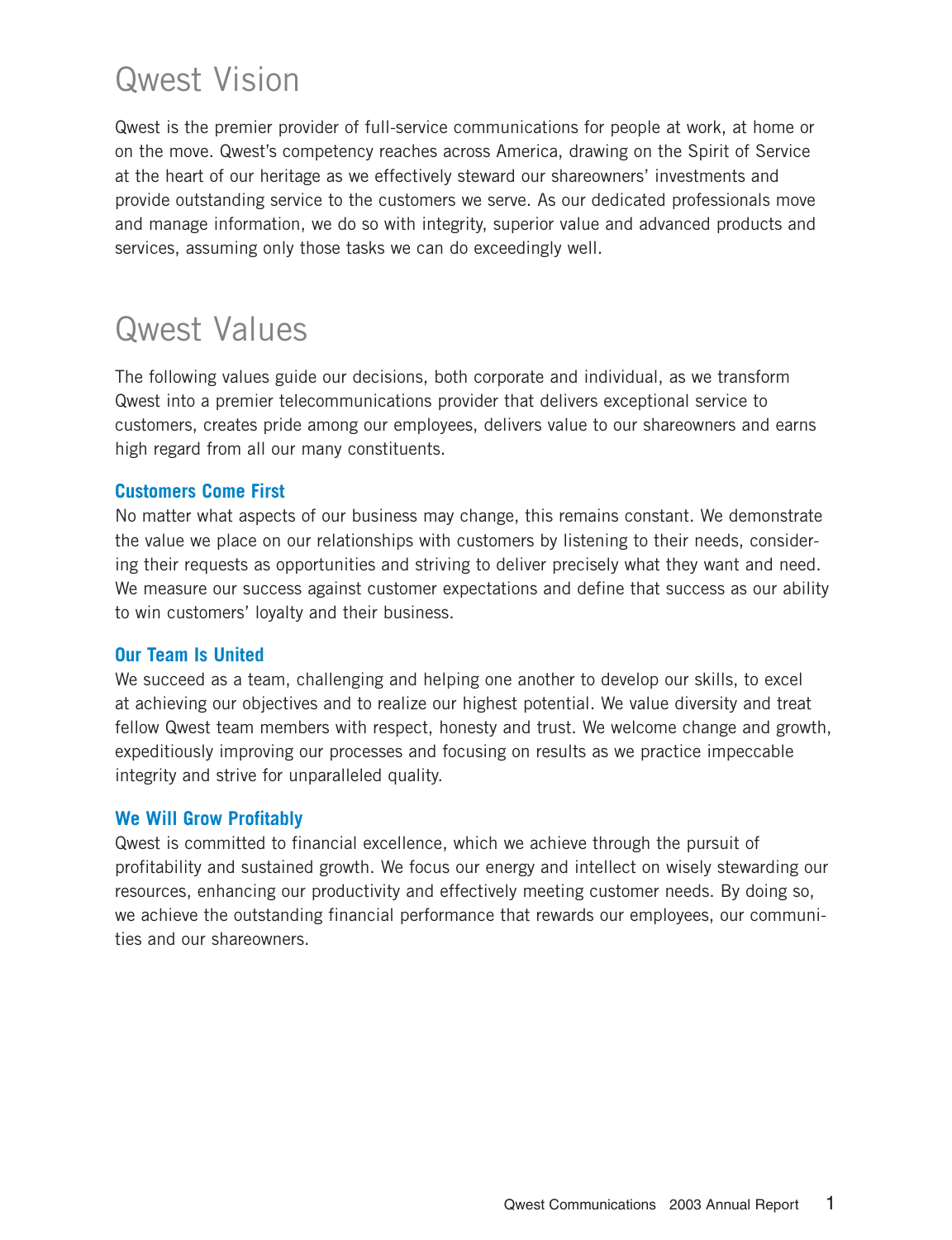# Financial Highlights

| Years ended December 31 (in millions, except per-share and employee data) | 2003   | 2002      | 2001     |
|---------------------------------------------------------------------------|--------|-----------|----------|
| <b>Total Operating Revenue</b>                                            | 14,288 | 15,371    | 16,530   |
| Wireline Revenue                                                          | 13,650 | 14,635    | 15,803   |
| Wireless Revenue                                                          | 594    | 694       | 688      |
| Other                                                                     | 44     | 42        | 39       |
| Operating Income (loss)                                                   | (254)  | (18, 917) | (2, 352) |
| Net Income (loss)                                                         | 1,512  | (38, 468) | (5,603)  |
| Basic and Diluted Earnings (loss) per share                               | 0.87   | (22.87)   | (3.37)   |
| <b>Total Assets</b>                                                       | 26,216 | 29,345    | 72,166   |
| Cash Provided by Operating Activities                                     | 2,175  | 2,388     | 3,001    |
| Capital Expenditures                                                      | 2,088  | 2,764     | 8,042    |
| Total Debt                                                                | 17,508 | 22,540    | 25,037   |
| Number of Employees                                                       | 46,876 | 50,788    | 61,306   |





#### FREE CASH FLOW in millions



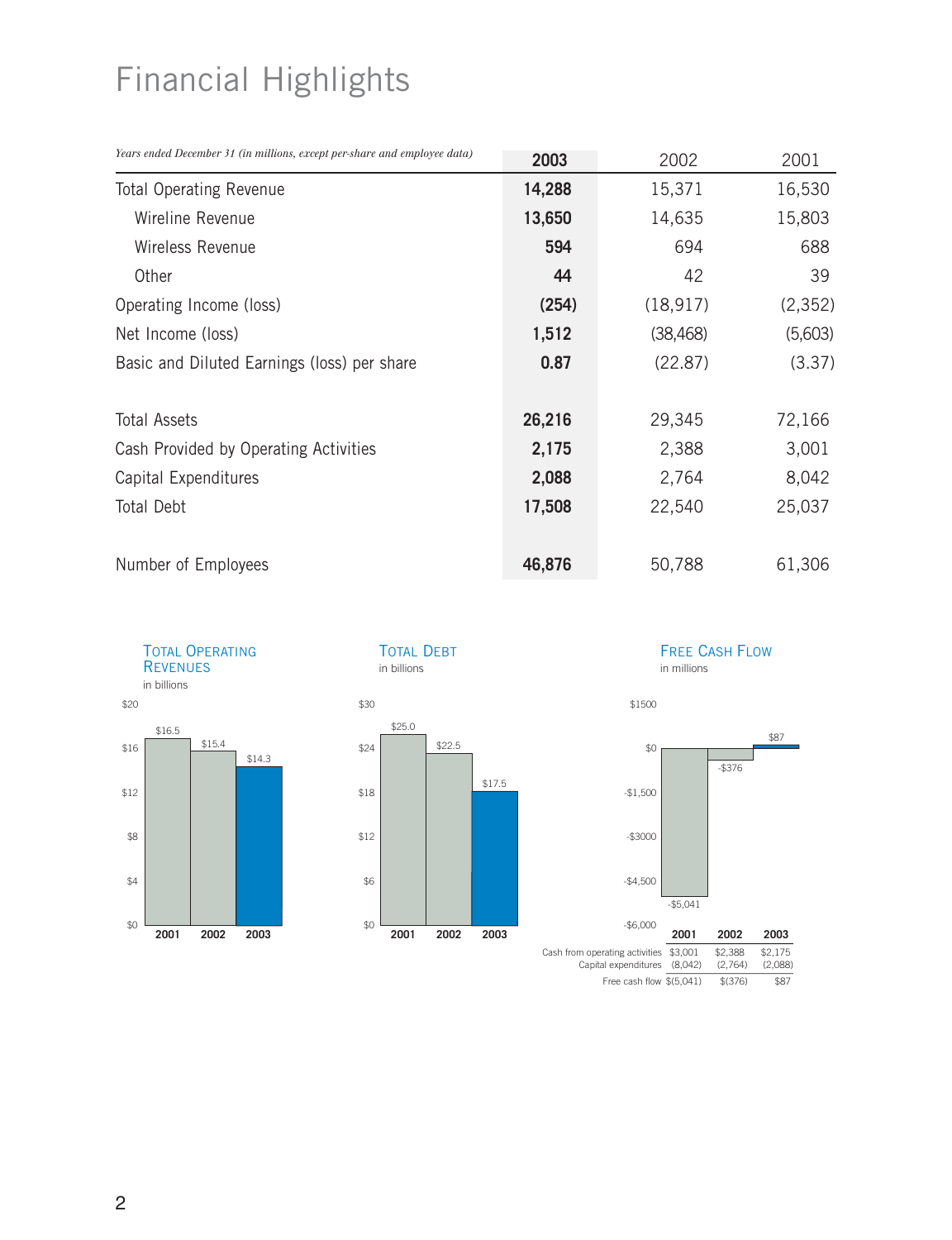# Undeniable Momentum

## Dear Fellow Qwest Shareowners:

I hope that before you made your way to this letter, you paused for a good look at the families gracing the covers of our book. You may recognize the Valdezes and the McLeods from our "Generations" television ads—campaigns that featured some of the nearly 1,200 Qwest families whose multiple members take great pride in their Spirit of Service heritage.

In 2003 these families were part of nearly 47,000 Qwest employees, all committed to our Spirit of Service in Action<sup> $M$ </sup> as they worked from Oregon to Virginia on behalf of Qwest customers and shareowners. Their efforts substantially fortified the foundation of your

company, offering us the ability to pursue many new and exciting opportunities. And they generated an undeniable momentum that we have already begun to leverage to Qwest's advantage for the months and years ahead.

Therefore, I'm especially pleased to have this opportunity to recap 2003 for you—and to share just a few of the most significant achievements that took place during what was an extremely important year for Qwest.

# Stabilizing Our Financial Position

In 2003 Qwest continued the work, begun the year before, of reducing debt and reinforcing the company's financial structure. We completed the second half of the sale of QwestDex for \$4.3 billion and generated free cash flow. In November, we pleased the investment community with an offer to retire \$2.25 billion in outstanding debt—an offer so enthusiastically received that we subsequently increased that amount to \$3 billion. The progress made on the balance sheet is now reducing Qwest's annual interest expense by some \$250 million, and it brought the total amount of debt reduction we have achieved since June of 2002 to \$9 billion.

Concurrent with these and many other initiatives to

 $Q_{\text{WHE}}$ **Richard C. Notebaert** Chairman and Chief Executive Officer

strengthen Qwest financially, we continued the arduous task of examining the company's accounting policies and practices, restating previous financial statements and applying exemplary standards going forward. The completion of this work late in 2003 was an important milestone in our company's progress.

# Earning the Trust of Officials

During 2003, we also made important strides toward regaining trust and credibility with government officials, including our regulators. We accepted every invitation to meet and speak with those who provide Qwest's oversight. We empowered our company's 14 state presidents with the authority to become an ever-present voice and face of Qwest for state and local officials. And our professional and highly regarded team members in Washington, D.C.,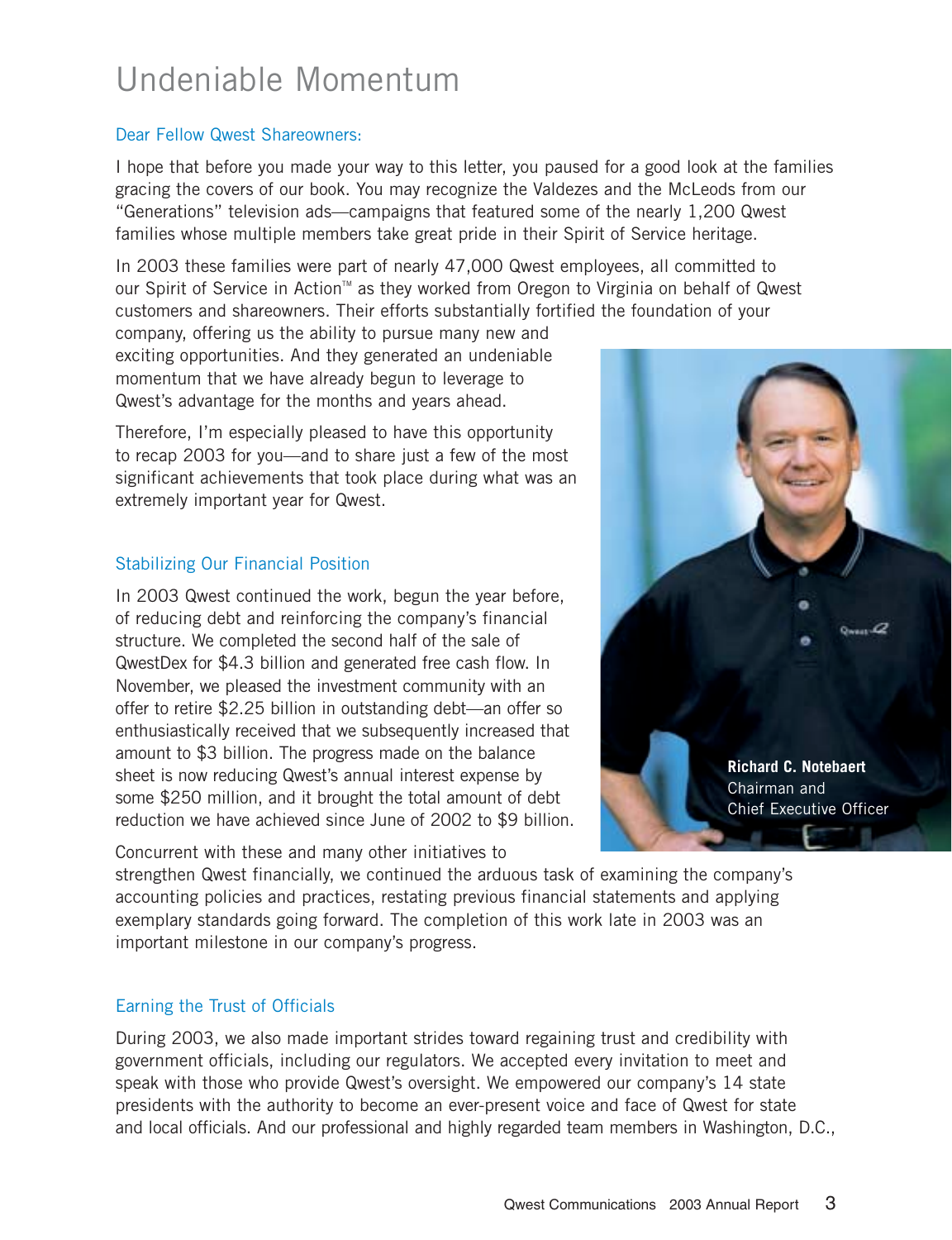strengthened Qwest's relationships with senators and congressional representatives as well as those who serve as commissioners and staff at the Federal Communications Commission (FCC).

Make no mistake, though. It was not the quantity of face-to-face contacts that strengthened and enhanced Qwest's relationship with these officials. In every case, what they were looking for was clear and compelling evidence that our words were spoken with complete candor and transparency—and that we stood ready to back up those words with actions. I'm pleased to report to you that throughout 2003, telecommunications regulators constantly and consistently witnessed Qwest's commitment to follow through on everything we said we would do.

## Achieving Credibility With Customers

Another high priority for 2003 was equally critical. As the year began, there continued to be a significant gap between customer perception of Qwest and our fervent desire to provide best-in-class customer service. We responded in the Spirit of Service, looking closely at every procedure, product, offering and application through the eyes of customers. And then we went to work.

I could fill the rest of the pages of this report with initiatives we took to improve the customer experience. They ran the gamut—from extending call center hours, reducing call transfers and opening new complex-services solutions centers on the residential side to simplifying contracts, offering online control options and providing end-to-end service for our enterprise customers. We stepped up our deployment of DSL and won the ability to provide longdistance services to both consumers and businesses in the states where we serve as the incumbent local exchange carrier. We formed marketing alliances with DIRECTV and EchoStar to enhance our service packages. And we launched teams of high-performing employees who, in addition to their regular responsibilities, worked diligently to devise breakthrough customerbenefiting packages and initiatives that we began to implement before year's end.

The positive reaction from customers was swift and dramatic. On the consumer side, numbers of customers who ranked their Qwest service as "excellent" or "very good" improved in every category. Complaint escalations to our customer advocacy group fell 35 percent—and throughout the nation, the Better Business Bureau reported that Qwest complaints were down 72 percent. On the wholesale side of our business, we negotiated new contracts with providers including Nextel and US Cellular, broadened the services we provide to existing customers including AT&T and BellSouth and nearly tripled our international long-distance offering. And in the business area, we racked up many impressive customer wins including Credit Suisse, Bloomberg, the State of Michigan, the University of Tennessee and the U.S. Department of Defense.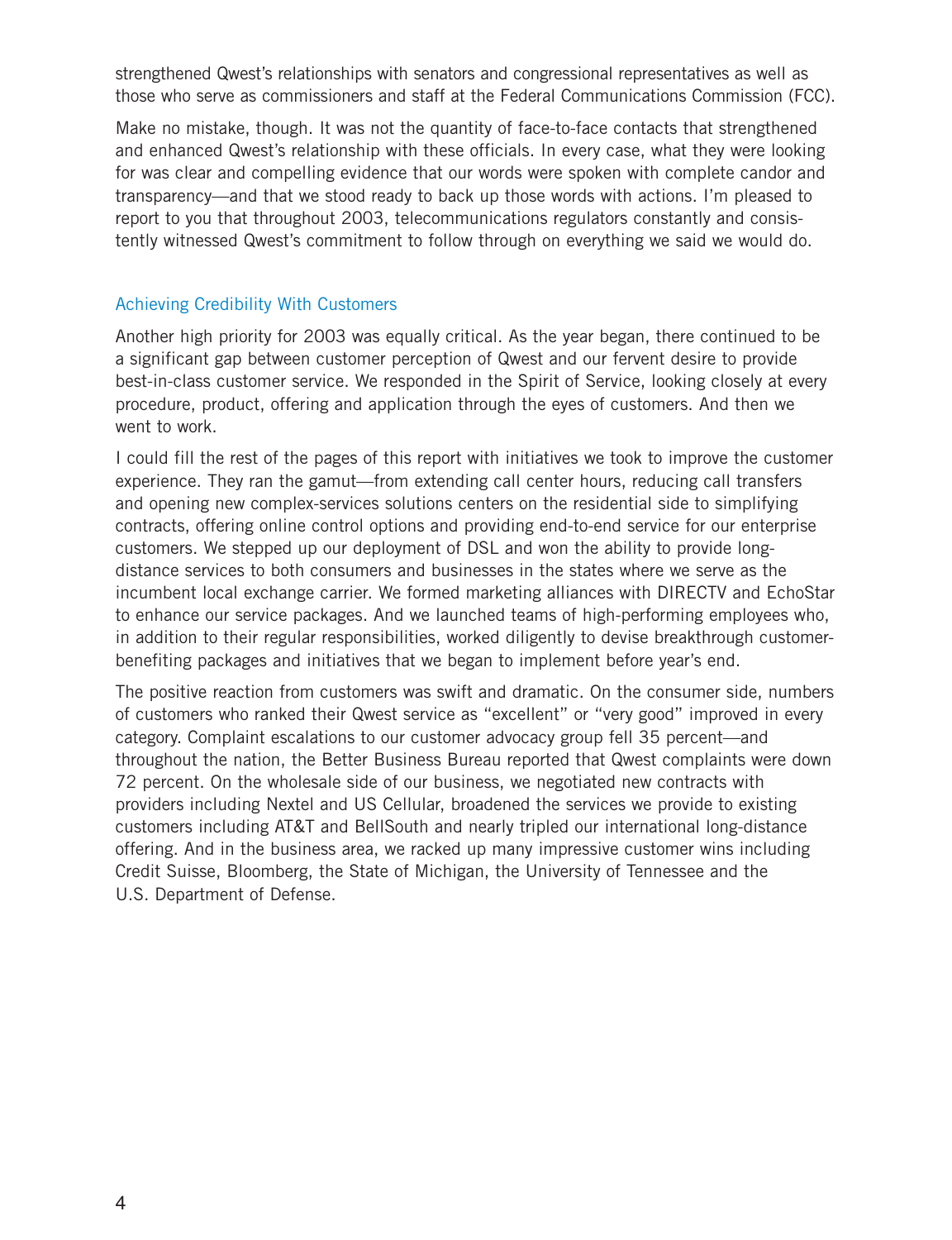# Preparing for the Future

There is so much more. Our relationship with Sprint that gives Qwest Wireless customers a national service solution ... revised arrangements with MSN that enable us to oversee customers' end-to-end Internet service provision ... the consumer launch of voice over Internet Protocol (VoIP) service in Minnesota—the first such deployment by any major American service provider. But those and many other achievements must necessarily wait for next year's report to you.

In the meantime, I invite you to join in our excitement about the future—after all, every aspect of that future is dependent on more and better communications capabilities. I think of that every time I sit down to my all-time favorite communications activity—receiving e-mail from my five young grandsons, who type "letters" to their Grandpa as our daughters send us photos of the boys' latest antics. It strikes me that their comfort with communications tools is so absolute that it even precedes their mastery of the language. Can you imagine the communications capacity and capabilities that they and their counterparts will demand once they all have both tools at their disposal?

At Qwest, we intend to be ready to deliver.

Sincerely,

 $\frac{1}{2}$ 

**Richard C. Notebaert** Chairman and Chief Executive Officer

March 11, 2004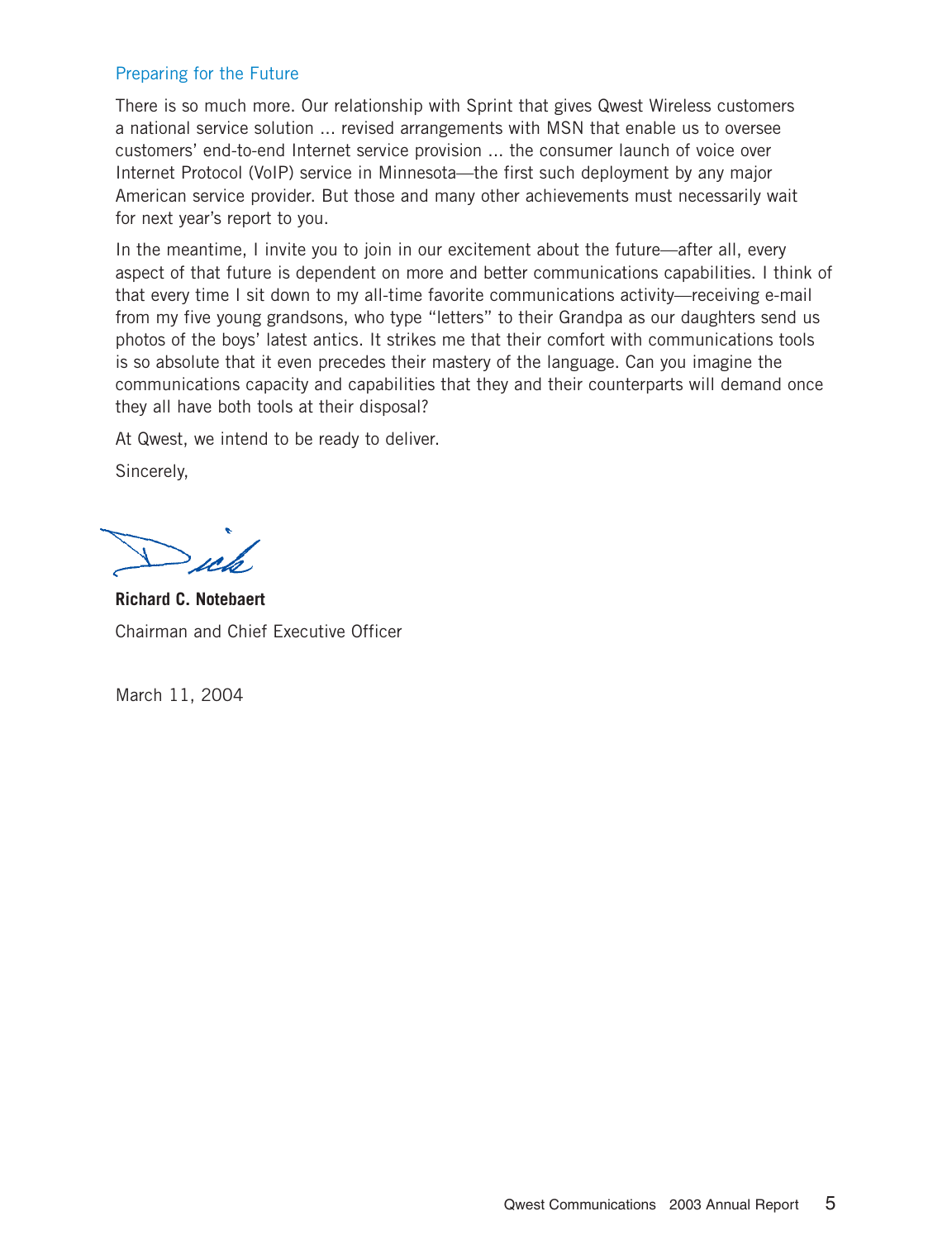A family-owned business founded in 1912, L.L.Bean, Inc., is famous for its high-quality outdoor sporting goods and apparel. Also world renowned for its order fulfillment and customer service capabilities, L.L.Bean insists on cost effectiveness, flexibility and responsiveness from its service providers. And Qwest has delivered exactly that since the company began supporting L.L.Bean across all channels.

Stafford Soule, director, computing services, explains that Qwest provides his company with diverse and scalable services for voice, data and Internet. "The infrastructure has been sound," he says, "and Qwest responds quickly to our ever-changing needs. We have been impressed that they don't just do their own work and then walk away—they follow through to make sure everything is in place and working, even if the responsibility may lie with another company. We have been impressed that Qwest does not take on business unless they are positioned to fully support it. And if an issue does arise, we have the full attention of Qwest's senior management team. Like L.L.Bean, they are fully committed to excellent customer service."

ean Inc.

**Chuck McAllister, senior manager, network services (left) and Stafford Soule, director, computing services, at the L.L.Bean store in Freeport, Maine.**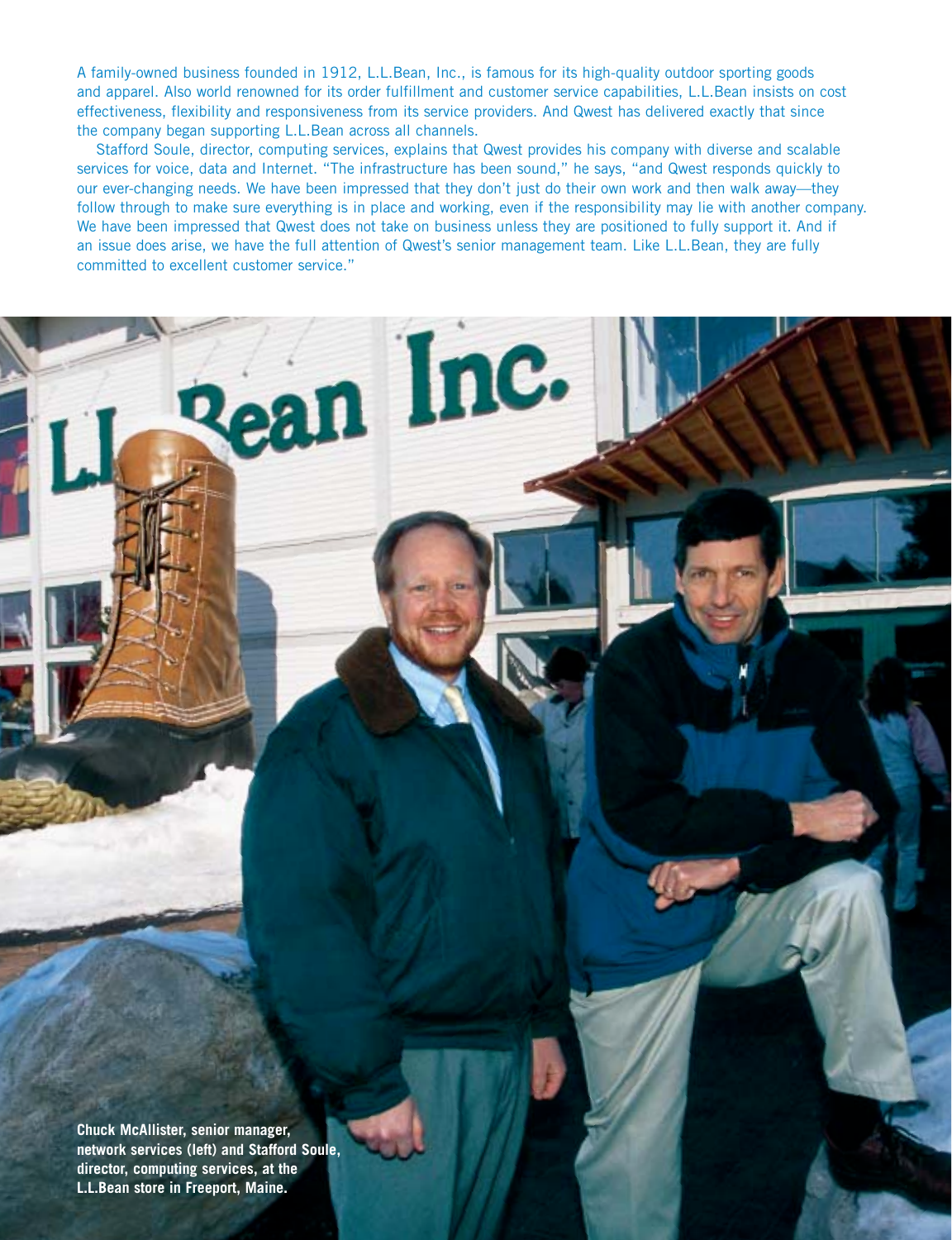# Qwest at a Glance

Qwest's unique combination of local and long-haul assets allows us to offer a broad range of services to customers in our local region and across the country.

|                 | <b>Service</b>                                                                                           | <b>Description</b>                                                                                                                                                                                                                               | Who are Qwest<br>customers?     | Who are our primary<br>competitors?                                                                                                                     |
|-----------------|----------------------------------------------------------------------------------------------------------|--------------------------------------------------------------------------------------------------------------------------------------------------------------------------------------------------------------------------------------------------|---------------------------------|---------------------------------------------------------------------------------------------------------------------------------------------------------|
| <b>VOICE</b>    | <b>Local Phone</b><br><b>Service</b>                                                                     | Local voice services-including a<br>number of call features, such as<br>Caller ID and Call Waiting, that<br>are packaged with local phone<br>service-to millions of consumer,<br>business and wholesale customers<br>in the local service region | 52%<br>19% -<br>29%             | IXCs (e.g., AT&T); cable<br>(e.g., Cox) via cable<br>telephony; wireless (e.g.,<br>T Mobile) via technology<br>substitution and CLECs<br>(e.g., McLeod) |
|                 | <b>Long Distance</b>                                                                                     | Domestic and international long-<br>distance voice services, calling<br>cards, 800 toll-free services and<br>operator services to consumers<br>and businesses in all 50 states                                                                   | 16%<br>41%.<br>43%              | AT&T, Sprint and MCI.<br>Competition also includes<br>the local phone compa-<br>nies who are entering the<br>long-distance market.                      |
| <b>DATA</b>     | <b>Access</b><br><b>DSL</b><br>Dial-up<br>Internet access<br>Dedicated<br>Internet access<br><b>ISDN</b> | Full suite of data and Internet<br>access to consumers and<br>businesses                                                                                                                                                                         | 18%<br>7%<br>$-75%$             | AT&T, Sprint, MCI,<br>ISPs and CLECs. Cable<br>providers offering digital<br>cable modem service<br>compete for consumer<br>customers.                  |
|                 | Networking<br>Private line<br>Frame Relay<br><b>ATM</b><br><b>VPN</b><br><b>WAN</b>                      | Highly reliable networking services<br>connecting multiple locations for<br>transmission of voice, data and<br>video with industry-leading service-<br>level agreements                                                                          | 48%<br>${<}1\%$<br>51%          | AT&T, Sprint, MCI<br>and Level <sub>3</sub>                                                                                                             |
|                 | <b>Services</b><br>Hosting<br><b>Managed Services</b><br>Equipment<br><b>Billing</b>                     | Customized, solutions-based<br>services that allow customers to<br>focus on their day-to-day business,<br>rather than on their telecommuni-<br>cations systems                                                                                   | 85%<br>12%<br>3%                | AT&T, Sprint and MCI                                                                                                                                    |
|                 | Video<br>Programming                                                                                     | Satellite network programming in<br>select in-region markets. Digital<br>television programming (VDSL)<br>delivered over existing telephone<br>lines to 40,000 customers in<br>Denver, Omaha and Phoenix                                         | $<1% -$<br>-1% -<br>99%         | Cable providers and<br>satellite TV providers                                                                                                           |
| <b>WIRELESS</b> | <b>Wireless</b>                                                                                          | Wireless phone connectivity for<br>more than 800,000 consumer<br>and business customers in the<br>local region, as well as data and<br>call management features for<br>convenience and productivity                                              | 88%<br>$<$ 1% $\cdot$<br>$-11%$ | Sprint PCS, Cingular,<br>Verizon, AT&T Wireless<br>and T Mobile                                                                                         |

Consumer Business OWholesale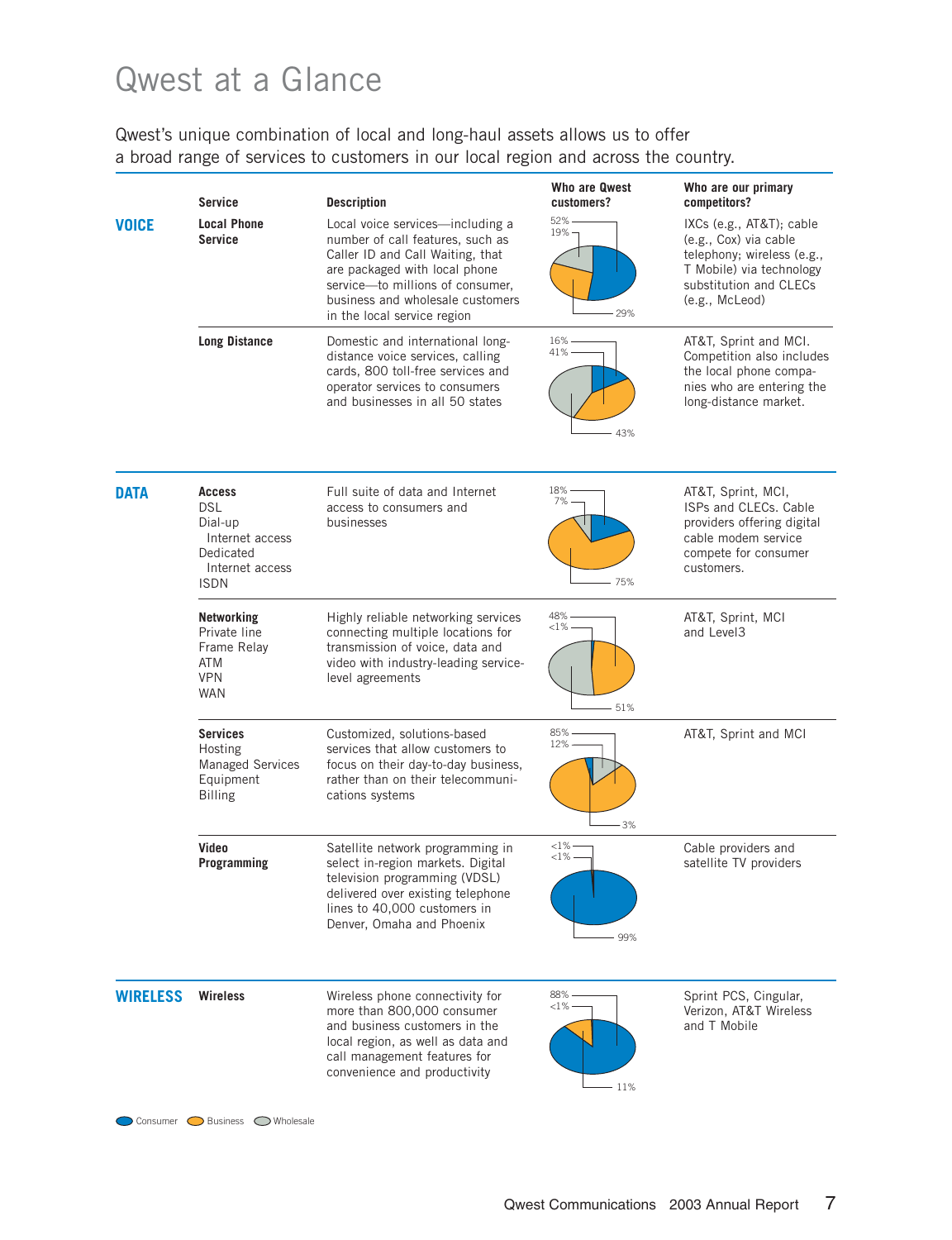# Answers to Your Questions

**Q** Dick Notebaert has stated on many occasions that telecommunications is now a commodity business. Given this competitive environment, what is Qwest's plan for growth? With so many companies offering telecommunications services, the most effective way to differentiate Qwest from our competitors is our Spirit of Service in Action™. In the second half of 2003, Qwest launched a number of breakthrough initiatives designed to better serve customers by delivering the products they want and ensuring an outstanding customer service experience every time they deal with Qwest.

Qwest made targeted and strategic investments in the latter part of 2003 to roll out the new initiatives. Customers' response to the launch in December of Qwest Choice<sup>™</sup>—a revolutionary package of call features, local, long distance and DSL—exceeded expectations. Positive momentum was generated in the second half of the year with the introduction of new customer service initiatives and long-distance services in all 14 in-region states. And in-region business customers now can choose from an entire suite of advanced business-class services such as long distance, dedicated Internet access (DIA), virtual network services, IP, frame relay and asynchronous transfer mode (ATM).

As we head into 2004, new cutting-edge services and packages provide exciting opportunities for growth. Qwest became the first major telecommunications company to offer "stand-alone" DSL—high speed broadband access that does not require a residential phone line. On March 1, 2004, we introduced our nationwide wireless plans for residential and small business customers. Our recently introduced  $iQ$  Networking<sup> $M$ </sup> solution lets business customers simplify their networks while still leveraging their existing technologies with end-to-end WAN services. We also successfully launched the first phase of VoIP service in Minneapolis in the fourth quarter, and we are on track to roll out this service to additional markets in the first half of 2004.

**Q** In late 2003, Qwest attempted to purchase the assets of Allegiance Telecom. Even though Qwest did not end up as the final purchaser of those assets, what is the company's approach to merger and acquisition activity for 2004? In the case of the Allegiance, we took a very disciplined approach. In the end, the price for the assets did not make sense for the company and our shareowners. When evaluating any strategic activity, we consider both the strategic fit and the value creation opportunity. The payback for the assets has to be measurable within a specific timeframe.

For 2004, we will continue to take this disciplined approach when looking at opportunities that benefit the company, customers and shareowners.

**Q** Where did the investigations by the SEC and Department of Justice (DOJ) into past accounting and business practices stand at year-end 2003? How has Qwest's leadership team responded to these investigations? At the time this report went to press, the investigations by the SEC and DOJ were ongoing. Qwest's board of directors and management team continue their efforts to cooperate fully with the government's investigations into the company.

Qwest is fully committed to having accurate and complete financials. As part of a continual process, our board of directors and senior management team improved internal controls, and they have been uncompromising in efforts to be completely transparent. We continue to monitor our internal processes and adjust or change them as needed.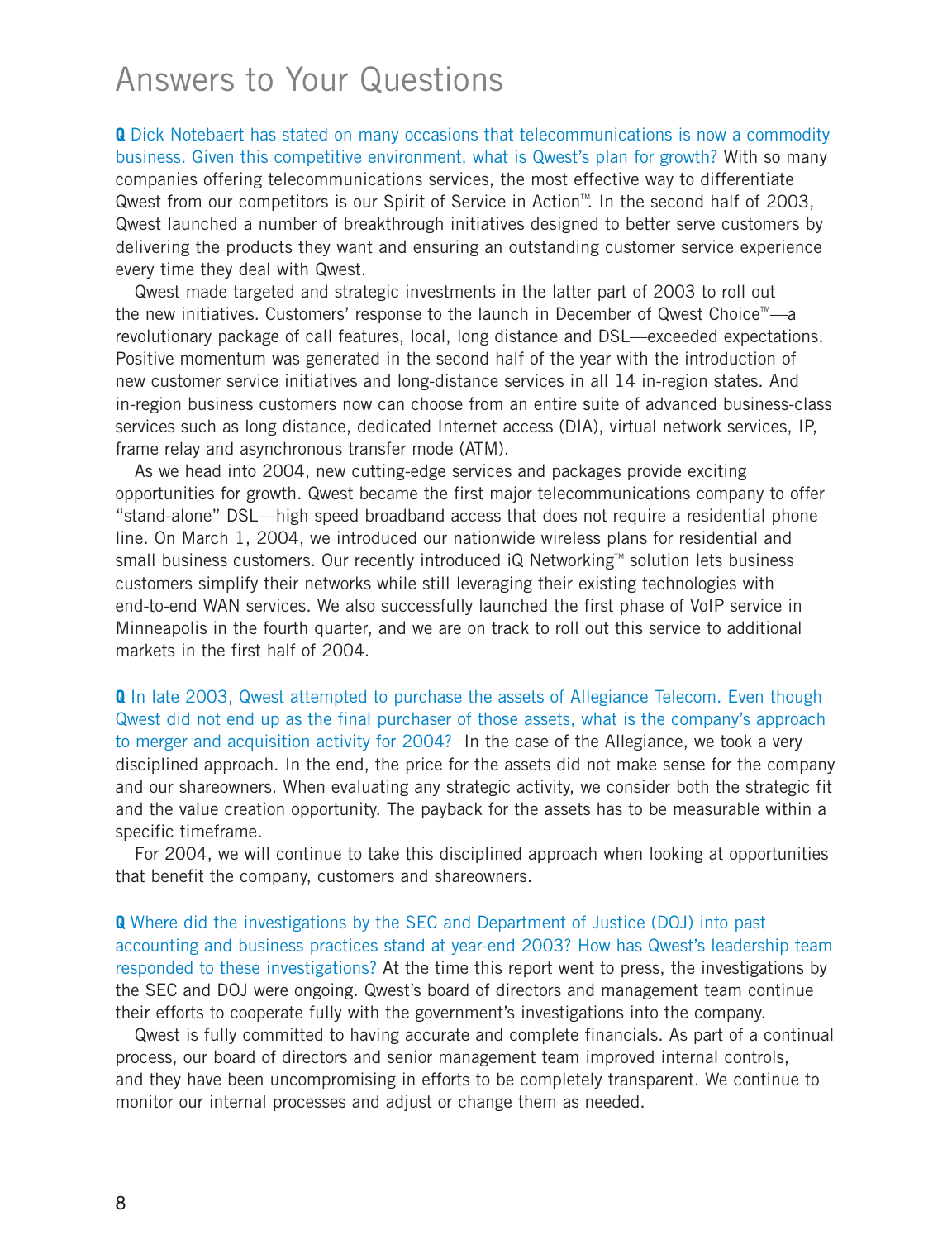The company's corporate governance guidelines have also been strengthened to address director independence and qualifications, executive performance and other governance matters. In addition, on April 1, 2004, we welcomed two new directors—Charles L. Biggs, formerly of Deloitte Consulting, and K. Dane Brooksher, chairman and chief executive officer of ProLogis, a global provider of distribution services and facilities. Charles and Dane have extensive financial expertise, and their knowledge and insight will be valuable as members of the board's audit committee.

**Q** There has been a great deal of discussion about the industry-wide trend of incumbent local communications providers losing local phone customers. How do you plan to stem this local access line loss? Advances in wireless, cable and Internet technologies have created an environment in which there are more companies competing for the same customers. Qwest's strategy to combat the competition is to win back customers we have lost, retain the customers we have, and be the first choice in new customers' minds when choosing a telecommunications provider.

To achieve this, our focus is on service. In the second half of 2003, we introduced Qwest Choice—a simple and flexible package. Other customer service initiatives include industryleading service guarantees, faster response times and easy-to-understand billing. With the launch of long-distance services in all our in-region states, we now offer a complete communications package to consumer and business customers. And we are leading the way in providing customers new choices in technology with services such as VoIP and stand-alone DSL.

**Q** What is Qwest's outlook for 2004? We are pleased with the transformation that occurred in 2003. We also understand there still is a lot of work to be done, and 2004 will be about focusing on execution, profitable growth and financial flexibility.

Qwest is at an important turning point as the investments made in 2003 translate to further improvements in our fundamentals and a return to growth. We believe we have the opportunity to return to modest revenue growth in 2004. We can improve margins by taking advantage of opportunities to further take costs out of the business. Interest expenses in 2004 will be reduced by approximately \$250 million as a result of the number of strategic financing transactions that took place in 2003. Capital expenditures will be focused on growth opportunities such as DSL, and should total approximately \$2 billion. Free cash flow for 2004 is expected to be at levels similar to those in 2003. Finally, we will continue to look for opportunities to reduce our debt and further improve our financial flexibility.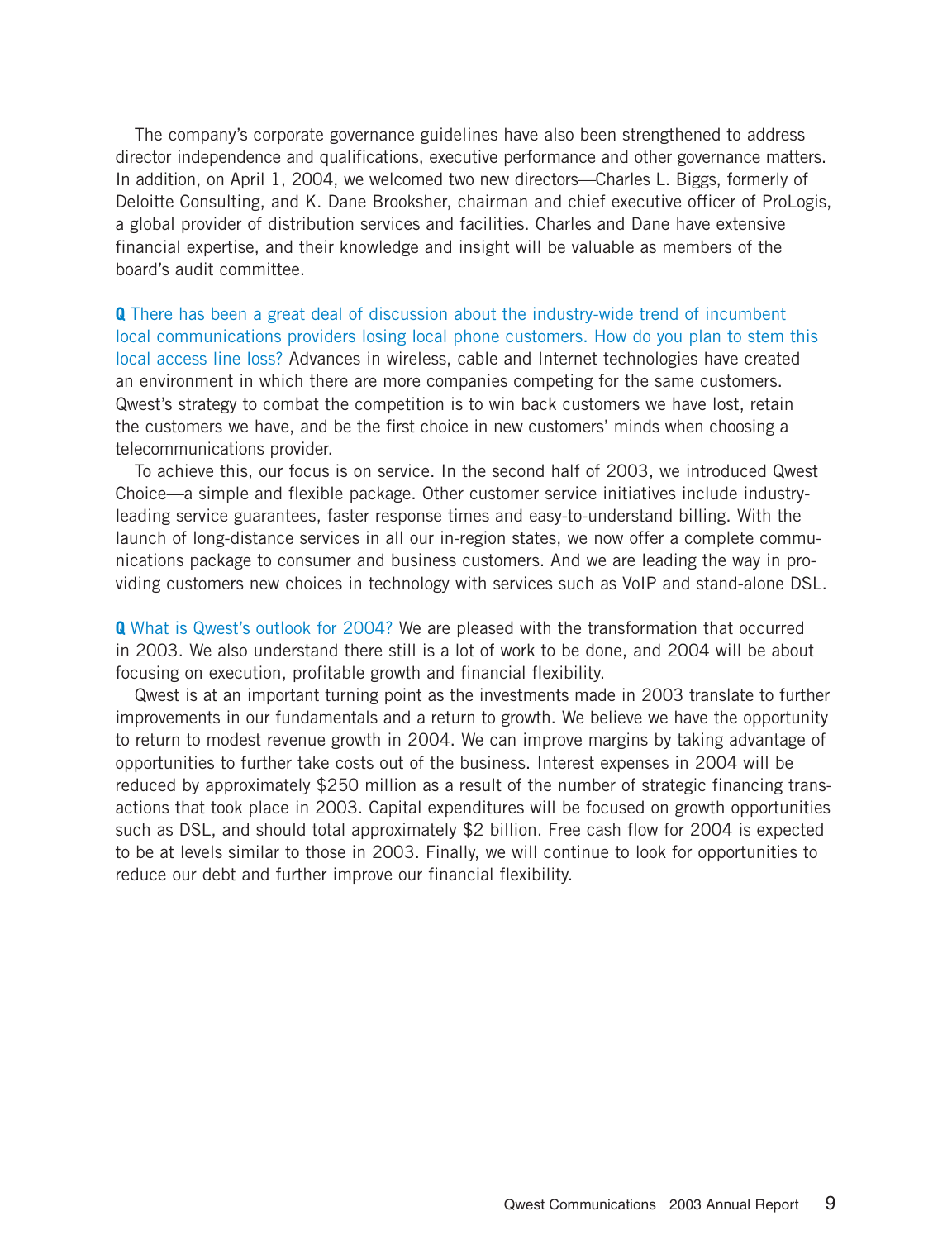Rhonda Fox, who works as a medical lab assistant at the Medical Center of Aurora, says she very rarely takes the time to compliment a company or one of its employees for their service. But she made an exception after talking to a Qwest customer service representative who personifies the Spirit of Service. "I called to ask about my bill and talked to Danny," she recalls. 'He was extremely helpful, as he took the time to explain the bill line by line, and made sure I fully understood each item. When I asked to cancel my unlisted service, he did so without question, and he not only checked on DSL availability in my area, but also made a note that I'd be interested in it in the future. Throughout our conversation, he was respectful and polite and when I asked if I could commend him to his supervisor, he said, 'That's my job. That's what I'm here for.'" A couple days later, Rhonda called Qwest and left a voicemail commending the service she had received. "Danny enjoyed his job and he knew his job was customer service. And he was doing his best to make me happy," she said. And in Qwest's Spirit of Service, that's exactly what he did.

**Rhonda Fox, a residential customer of Qwest, at home with her grandchildren Tiffini and Tyrelle in Aurora, Colorado.**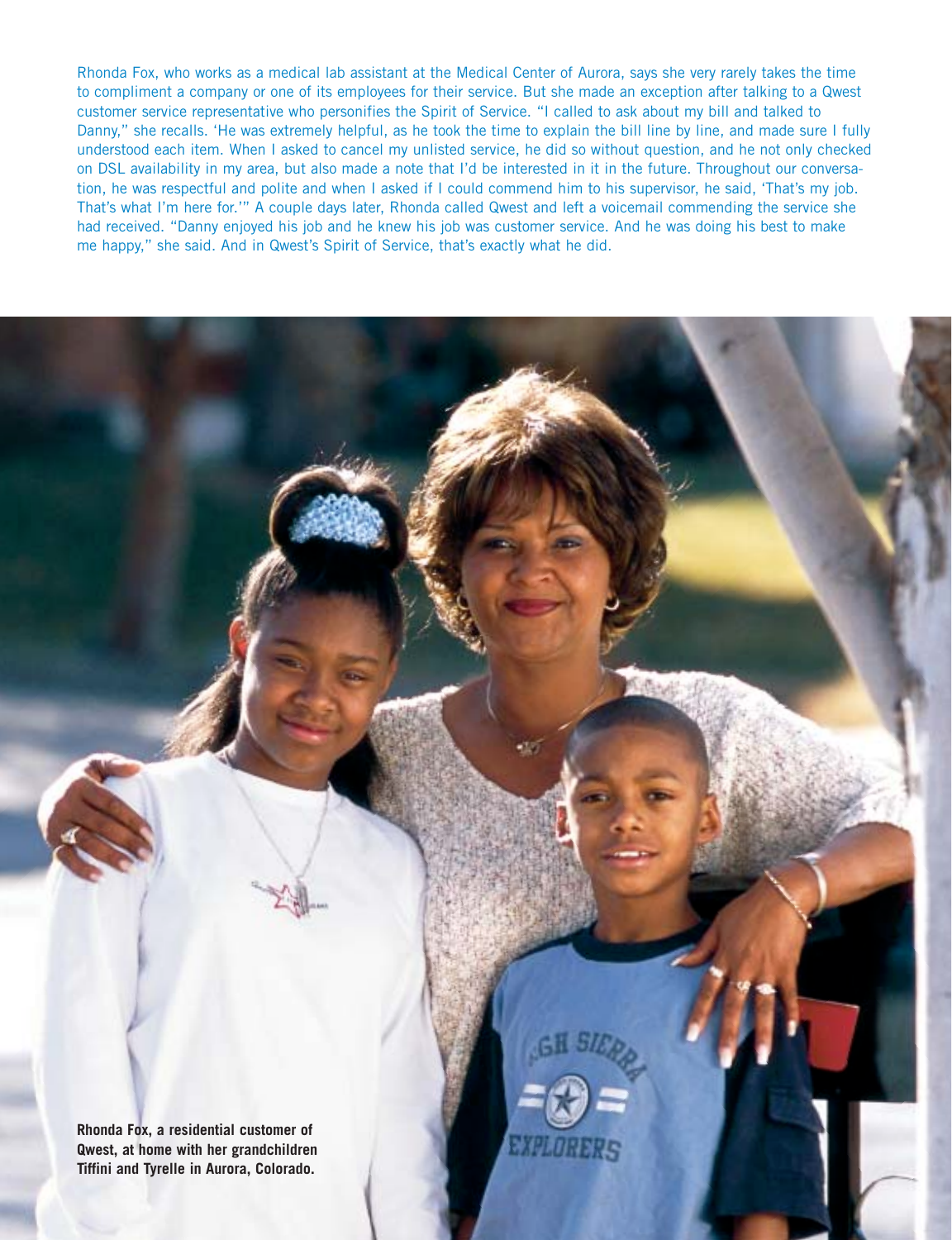# The Spirit of Service in Action<sup>™</sup>

Mention Qwest and people increasingly think of the Spirit of Service—the theme of our branding and advertising initiatives, a commitment embraced by employees from coast to coast, and a promise being delivered to Qwest customers every single day.

Part of our long tradition, the Spirit of Service is based on a turn-of-the-century painting by the same name that depicts toll lineman Angus Macdonald walking his telephone lines during the Great Blizzard of 1888. His selflessness and grit exemplifies the Spirit of Service at the heart of traditional phone company people; now Qwest is drawing on that valued heritage to enhance the service we provide to 21st century customers.

Our consumer markets group implemented numerous service-enhancing initiatives last year. We improved the residential bill format, for instance, and hired nearly 500 new sales and service representatives to help ensure a consistently high-quality customer experience. We enhanced the Web customer care center and myqwest.com and broadened product offerings through strategic alliances. We even proactively contacted customers to make sure their exact

needs were being met at the lowest possible prices!

In the product and pricing organization, we delivered new bundles of services that give customers, both business and residential, what they want—value, simplicity and choice for all their local, long-distance and Internet needs. We're leading the way in innovation as well—in December, for instance, we announced the first of a phased deployment of voice over Internet (VoIP) services, giving customers greater features, functionality and convenience.



In our communities, Qwest Pioneers, employees and retirees contributed more than a million hours to support individuals and nonprofit organizations, and through our innovative Matching Time program, Qwest volunteers directed funds to more than 200 nonprofits. Qwest

Recipients of the Spirit of Service, Special Olympians express their appreciation as they cheer on the Colorado Avalanche.

mobilized retirees and employees as eyes and ears in support of Amber Alert's search for abducted children. We offered monetary support through Qwest Foundation grants, as well as individual and corporate gifts to the United Way.

Our business markets group dramatically improved the way it works with business customers by shortening and simplifing service contracts for Qwest's national accounts, enhancing a free self-service Web portal called Qwest Control<sup> $M$ </sup> that is already a valuable tool for more than 24,000 business customers and launching Quarterly Service Reviews—highly regarded faceto-face consultations with Qwest account teams.

In network, we trained and equipped Qwest people to continuously enhance our already enviable service performance. We improved service intervals and our consistency in meeting commitments, and we proactively kept customers informed of their service status. We introduced new tools including a global positioning system and a wireless technician access and testing device that improves efficiency and service. In communities where we provide local service, we expanded the availability of DSL broadband by more than 20 percent.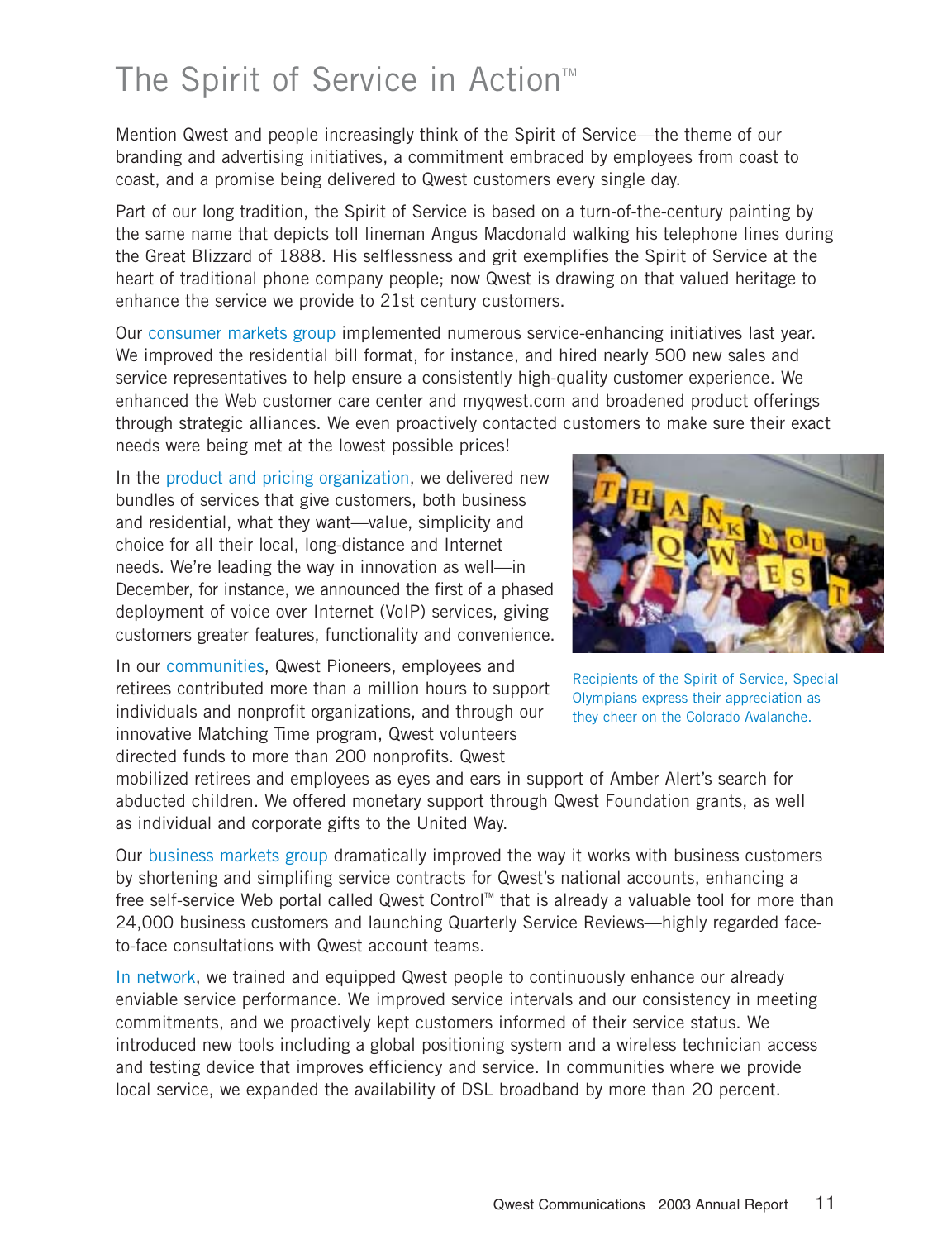The mission, should Qwest 'choose to accept it,' was to build for NASA a national infrastructure with the speed and cutting-edge technologies needed to support the nation's top research scientists in aerospace, Earth and space sciences. NASA Research and Education Network (NREN) was the result. NREN is NASA's flagship project to conduct leading-edge systems engineering and applications engineering R&D to demonstrate advanced applications. NASA turned to Qwest for direct broadband local access, comprehensive network support and a high-speed ATM-based network that connects most of NASA's major sites.

"With NASA, the Spirit of Service means becoming part of a larger vision of how future networks will evolve," says Anne Richeson, director of Advanced Federal Network Programs in Qwest's government services division. "NASA technologies have historically led the way in improving everyday existence in the world today. And when NASA looks to innovate and improve network technologies, they choose a partner who understands and shares this vision." She explains that the supercomputer pictured is part of the NASA Information Power Grid, which prototypes a geographically distributed heterogeneous information and computational capability.

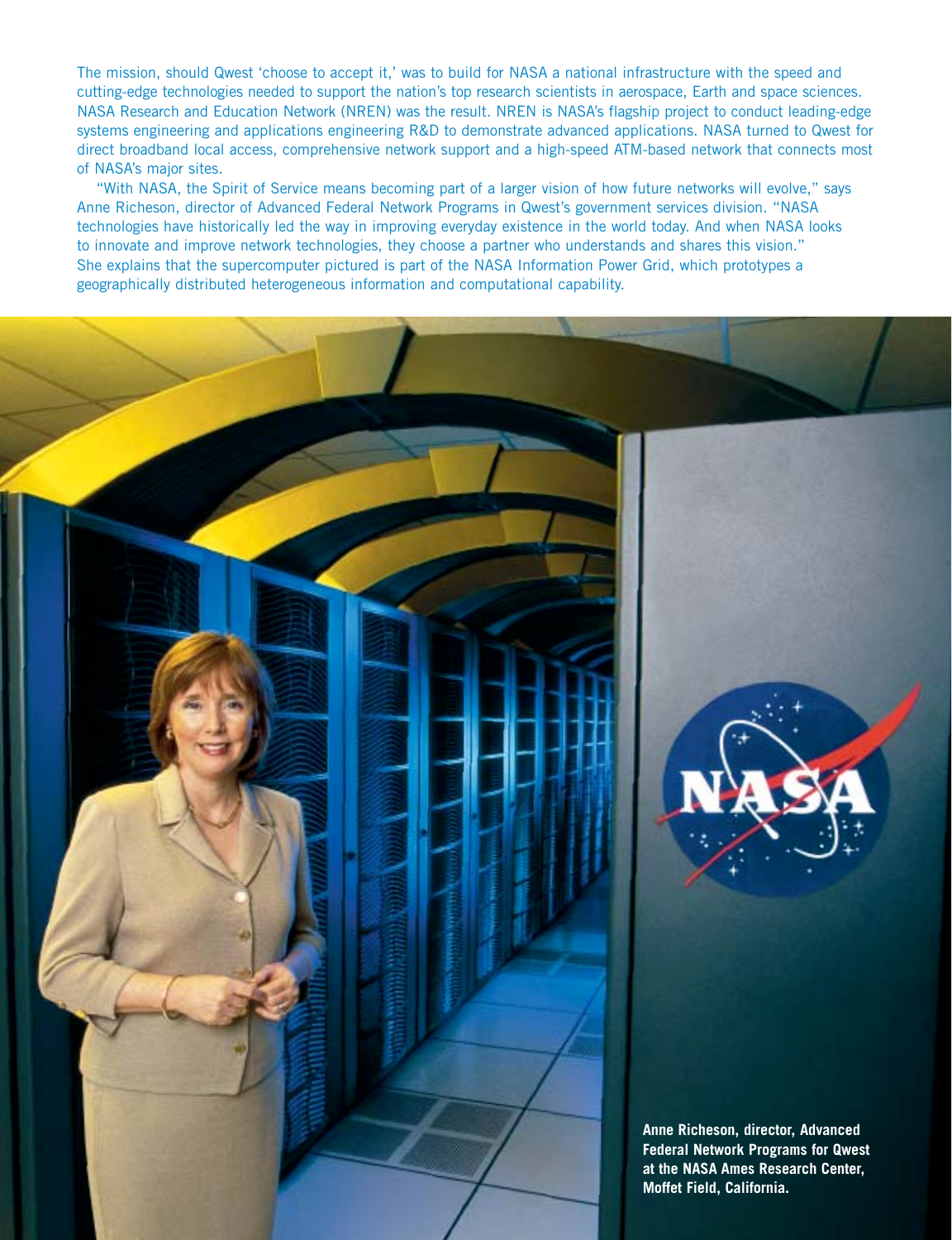# Reasons to Believe in Qwest

We are committed to exemplary customer service.<br>As the communications industry further consolidate As the communications industry further consolidates and the services we offer are increasingly commoditized, we believe customer service will be the one true differentiator. We implemented many customer service initiatives in 2002 and 2003, and at the end of 2003, our Customer Transaction Survey (CTS), which measures customers' satisfaction with Qwest personnel and their overall service experience, showed 65 percent of Qwest customers rated our services as excellent to very good—the highest rating documented in the past two years. Our service initiatives will continue in an effort to increase customer satisfaction levels every year.

# We are in a vital industry with a promising future.

We are in a vital industry with a promising future.<br>
Telecommunications continues to be critically important to customers' lives. Most people use their telephone every day. More and more people want increasingly faster connections for their homes as well as their offices. And businesses constantly increase the amount of electronic information they send and receive. Telecommunications services are an integral part of our nation's future, and customer demand will continue to grow. Fundamentally, this is a business that customers depend on and support—and one that will continue to offer huge potential in the years ahead.

Our financial position is strengthened.<br>
We began to address our liquidity issue We began to address our liquidity issues, reduced debt, lowered facility costs and other operating expenses and generated free cash flow for the year. Now the focus is on executing our business plan. Our work is still not done. We will continue to pursue opportunities to strengthen the balance sheet, ensure the success of the business and return long-term value to our shareowners.

# We offer complete solutions for the home.

We offer complete solutions for the home.<br>
Qwest has invested in serving residential customers by expanding service center hours, reducing telemarketing efforts and providing status reports via the Web. We have also introduced new service bundles and simplified our pricing plans. In 2003, we expanded or launched our in-region DSL service to a thousand neighborhoods or communities. Customers can now choose from a much more robust combination of offerings through our long-distance services now available in all 50 states, nationwide wireless service through our agreement with Sprint, and satellite video services in select cities through our agreements with DIRECTV and EchoStar. This type of relationship building is key to our sustainable competitive advantage.

# Our unique set of network assets is compelling for medium- to large-size business and government customers. and government customers.

Our extensive local network combined with our targeted national reach enables us to serve government and large business customers as they grow. Re-entry into our in-region longdistance market increased the value proposition we deliver to this demanding customer segment, and it was a critical step in providing high quality end-to-end telecom services.

We understand the need that middle market business customers have for a full telecom solution from one provider. To meet this demand we offer a solutions-based approach that integrates multiple services and technologies. This allows the customer to focus on what they do best—running their businesses while we serve their communications needs.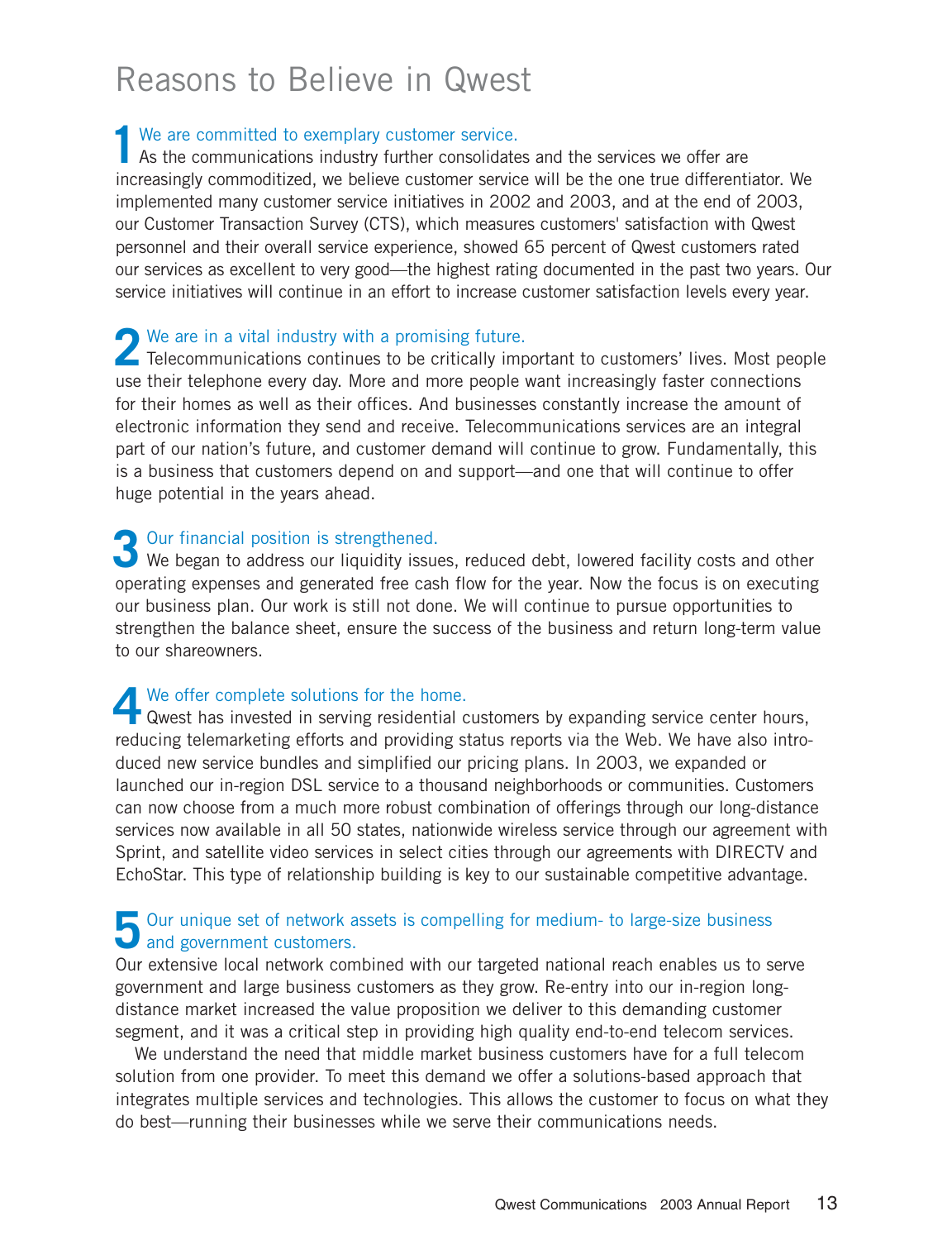# Board of Directors

**Richard C. Notebaert**, 56, chairman and chief executive officer of Qwest since 2002. Director, Aon Corporation, Cardinal Health, Inc., and The Denver Center for Performing Arts. Member of the executive committee. Qwest director since 2002.

**Linda G. Alvarado**, 52, president and chief executive officer of Alvarado Construction, Inc. since 1978. Director, 3M Company, Pepsi Bottling Group, Lennox International and Pitney Bowes, Inc. Member of the audit and ad hoc committees. Qwest director since 2000 (previously a director of U S West).

**Philip F. Anschutz**, 64, chairman of the board of Anschutz Company. Director and non-executive vice chairman, Union Pacific Corporation; director, Regal Entertainment Group and Pacific Energy GP, Inc. Member of the executive, compensation and human resources, and nominating and governance committees. Qwest director since 1993.

**Craig R. Barrett**, 64, chief executive officer of Intel Corporation since 1998. Director, Intel Corporation. Member of the executive committee. Qwest director since 2000 (previously a director of U S West).

**Charles L. Biggs**, 63, consultant for Deloitte Consulting from 1968-2002. Member of the audit committee. Qwest director since 2004. **K. Dane Brooksher**, 65, chairman and chief executive officer of ProLogis since 1999. Director, ProLogis, Butler Manufacturing Company, Pactiv Corporation and the National Association of Manufacturers. Member of the audit committee. Qwest director since 2004.

**Thomas J. Donohue**, 65, president and chief executive officer of the U.S. Chamber of Commerce since 1997. Director, Union Pacific Corporation, XM Satellite Radio Holdings Inc., Sunrise Senior Living, Inc. and Marymount University. Member of the compensation and human resources, finance, and nominating and governance committees. Qwest director since 2001.

**Jordan L. Haines**, 76, president, chairman and chief executive officer of Fourth Financial Corporation from 1968-1991. Member of the audit, compensation and human resources, finance, ad hoc, and nominating and governance committees. Qwest director since 1997.

**Cannon Y. Harvey**, 63, president and chief operating officer of Anschutz Company and The Anschutz Corporation since 1996. Member of the finance and nominating and governance committees. Qwest director since 1996.

**Peter S. Hellman**, 54, chief financial and administrative officer of Nordson Corp. Director, Nordson Corp. Member of the audit and ad hoc committees. Qwest director since 2000 (previously a director of U S West).

**Vinod Khosla**, 49, general partner of Kleiner Perkins Caufield & Byers venture capital firm. Director, Juniper Networks, Inc. Qwest director since 1998.

**Frank P. Popoff**, 68, chairman of The Dow Chemical Company from 1992-2000. Director, American Express Company, Chemical Financial Corporation, Shin-Etsu Chemical Co. Ltd. and United Technologies Corporation. Member of the executive, compensation and human resources, finance and ad hoc committees. Qwest director since 2000 (previously a director of U S West).

**Craig D. Slater**, 46, president of Anschutz Investment Company since 1997 and executive vice president of Anschutz Company and The Anschutz Corporation since 1995. Director, Forest Oil Corporation and Regal Entertainment Group. Member of the executive, compensation and human resources, and finance committees. Qwest director since 1996.

**W. Thomas Stephens**, 61, president, chief executive officer and director of MacMillian Bloedel Limited from 1996-1999. Director Trans Canada Pipelines, NorskeCanada, The Putnam Funds and Xcel Energy Inc. Member of the audit and ad hoc committees. Qwest director since 1997.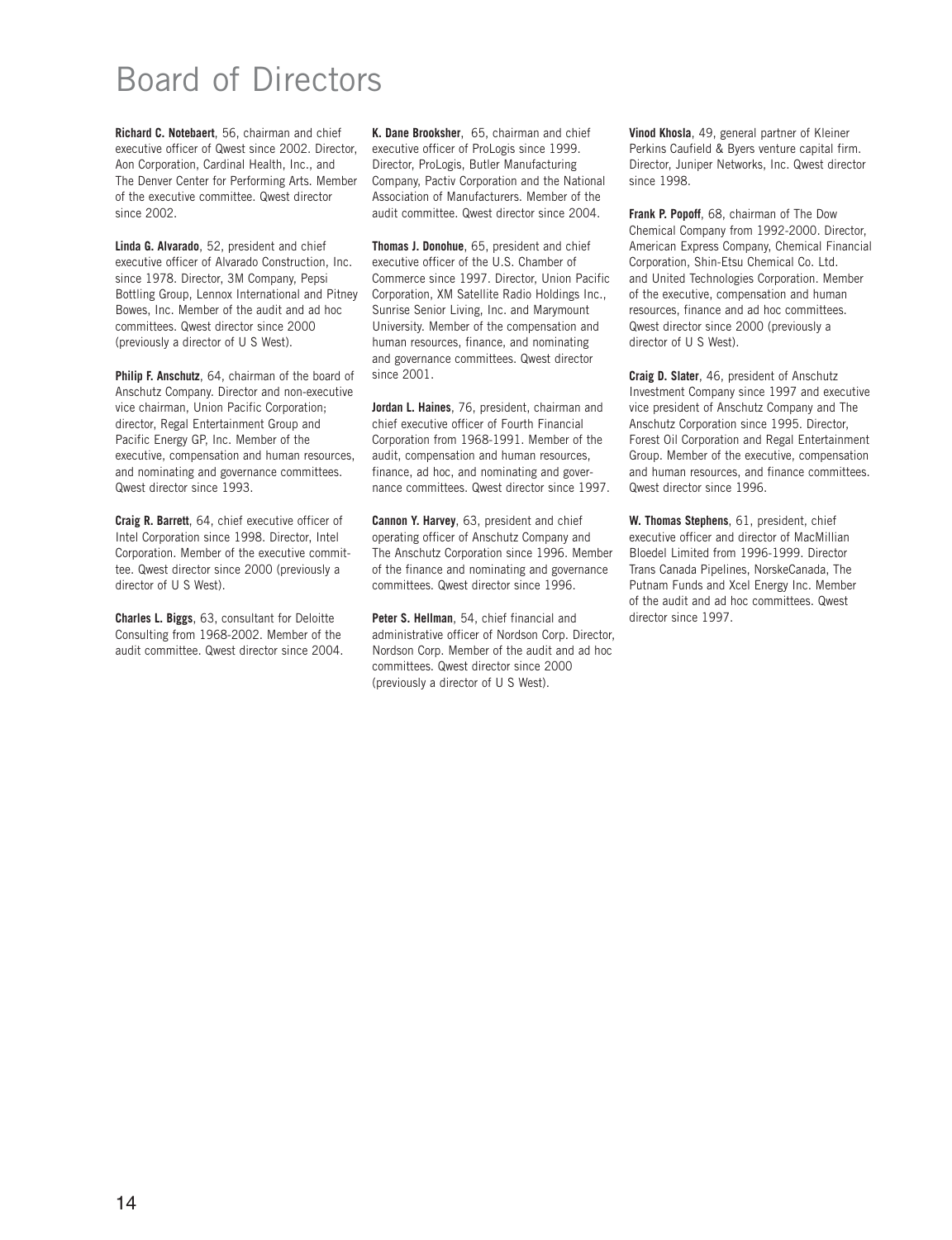# Senior Management Team



**Richard C. Notebaert**, 56, chairman and chief executive officer since June 2002. President and chief executive officer of Tellabs 2000- 2002; chairman and chief executive officer of Ameritech 1994-1999; president of Indiana Bell 1989-1992. MBA, 1983 and BA, Political Science, 1969, University of Wisconsin.



**Oren G. Shaffer**, 61, vice chairman and chief financial officer since July 2002. President and chief operating officer of Sorrento Networks 2000- 2002; chief financial officer of Ameritech 1994- 2000; president at Virgo Cap Inc. 1992-1994; chief financial officer and director of The Goodyear Tire & Rubber Company 1987-1992. MS, Management, MIT; BS, Business Administration, 1968, University of California, Berkeley.



**Barry K. Allen**, executive vice president – operations since March 2004. Executive vice president and chief human resources officer 2002-2004; founded Allen Enterprises, LLC in 2000; executive vice president of Ameritech 1995-2000. MBA, 1974, Boston University; BS, Business Administration, 1970 University of Kentucky.



**Rich N. Baer**, 47, executive vice president, general counsel and corporate legal secretary since 2002. Special legal counsel to Chairman and CEO in 2002; deputy general counsel 2001- 2002; chairman of the litigation department at Sherman & Howard 1998-2000. JD, 1983, Duke University; BA, 1979, Columbia University.



**R. Steven Davis**, 51, senior vice president – public policy since January 2000. Vice president – law and state government affairs 1995-2000 at AT&T. JD, 1978, University of Kansas; BS, 1975, University of Kansas.



**Patricia A. Engels**, 52, executive vice president – product and pricing since April 2003. Executive vice president – wholesale markets 2002-2003; president – business process management of EDS Corporation 2001-2002; president and CEO – directory operations at SBC 2000-2001; president – consumer services at Ameritech 1999-2000. BA, 1973, University of Minnesota.



**Clifford S. Holtz**, 44, executive vice president – business markets group since July 2002. Executive vice president – small business markets 2001-2002; senior vice president – consumer business at Gateway 2000-2001; president – metro markets at AT&T 1997-2000. MBA, 1984, University of Chicago; BA, 1981, State University of New York at Albany.



**Paula Kruger**, 53, executive vice president – consumer markets since September 2003. President of CRM at EDS 2001-2003; executive vice president of operations at Excel Communications 1997-1999. MBA, 1977, Roth Graduate School of Business, CW Post; BA, Economics, 1972, CW Post.



**Gary R. Lytle**, 60, senior vice president – federal relations since July 2002. President, Lytle Consulting 2001-2002; interim president and CEO of United States Telecom Association (USTA) 2000-2001; vice president – federal relations at Ameritech 1994-1999. MBA, 1966, and BA, 1965, Michigan State University.



**Jill R. Sanford**, 38, chief human resources officer since March 2004. Vice president – HR compensation and benefits 2002-2004; senior vice president – compensation and benefits at First Data Corp. 2000-2002; executive director – compensation, organizational development and corporate counsel at U S WEST 1995- 2000. JD, 1990, Columbia University; BS, Finance, 1987, University of Wyoming.







**Joan H. Walker**, 57, executive vice president – marketing and communications since July 2002. Senior vice president – global public affairs at Pharmacia 1999-2002; senior vice president – corporate communications at Ameritech 1996-1999. MA, Sociology, 1973, Rutgers University; BA, 1968, Douglass College.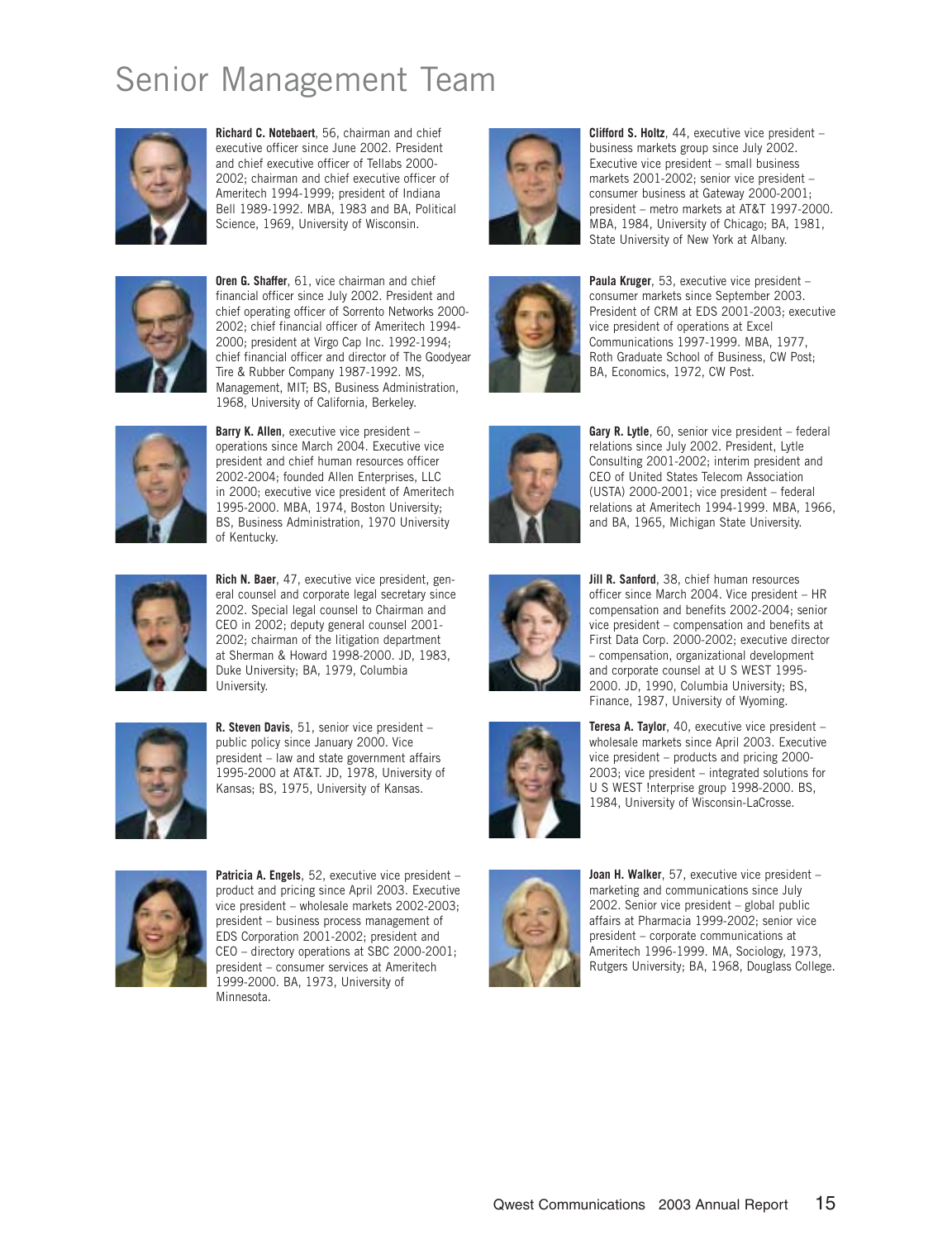For years, a valued customer of our government education services unit, Idaho State University has been an enthusiastic recipient of Qwest's focus on doing whatever it takes to satisfy our customers. Shortly before a recent fall semester began, ISU asked Qwest to link the Pocatello-based university to a distance-learning facility, located near the Utah border, with a critical deadline. "With less than adequate notice, Qwest was still able to have a fractional T-1 working in time for the beginning of classes," wrote Randy Gaines, manager of the Media/Distance Learning Center. "Thanks for helping us meet what was probably an unrealistic expectation, but one that allowed ISU to get off to a good start with some new partners in Montpelier!" The university also awarded Qwest the installation of a DS3 between Pocatello and Idaho Falls. Once again, Qwest came through in the Spirit of Service, pleasing the customer and winning their confidence. "In my 20 years in working with telephone companies," says Mark Norviel, manager of telecommunications, "this was the cleanest installation and best-run project I have experienced."

**Mark Norviel, manager, telecommunications (left) and Randy Gaines, manager, Media/ Distance Learning Center, in a classroom at Idaho State University, Pocatello.**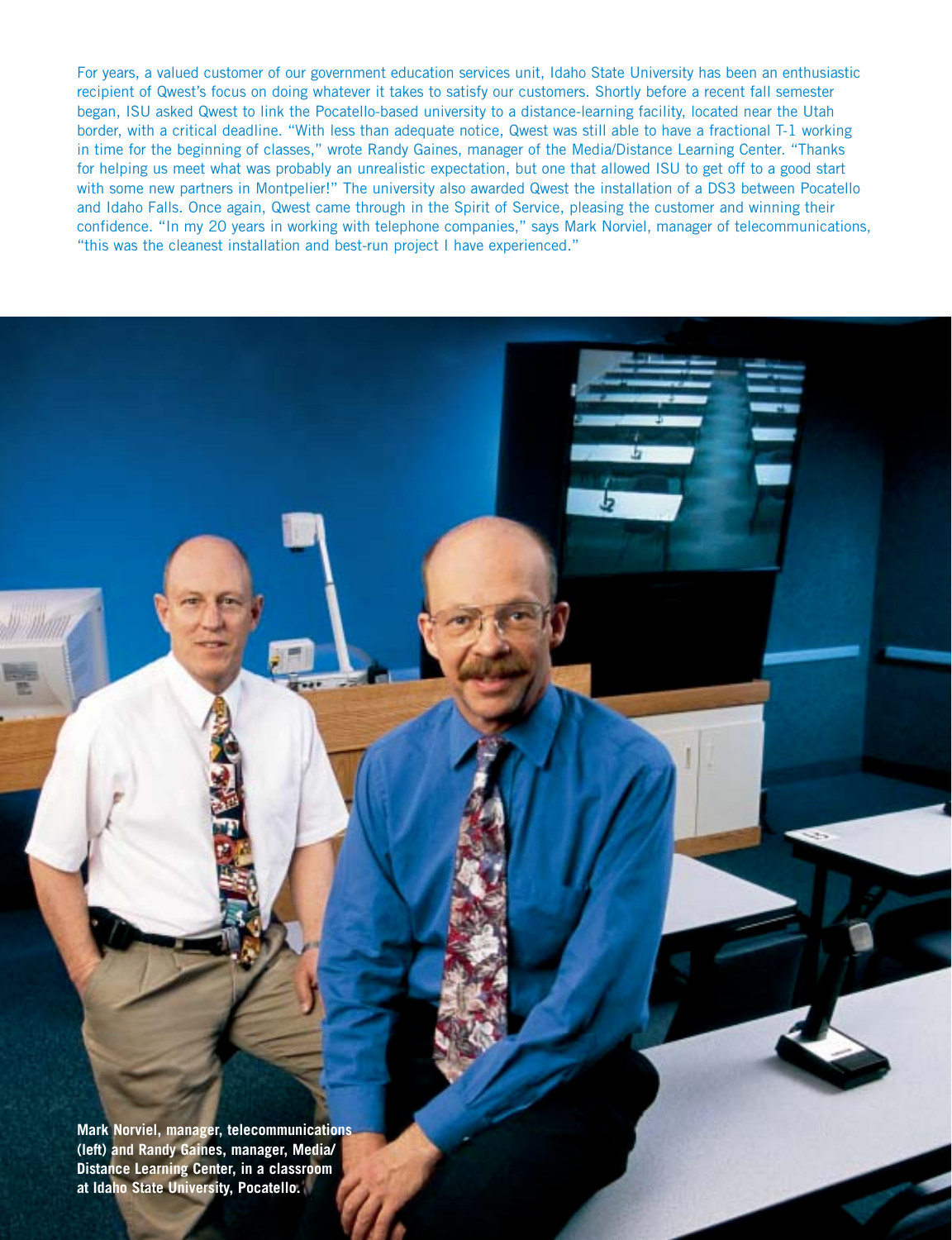# Corporate Information

#### **Corporate Headquarters**

Qwest Communications International Inc. 1801 California Street Denver, CO 80202 800-899-7780 www.qwest.com

#### **Qwest Stockholder Services**

If you are a registered stockholder and have a question about your account, wish to change your name or address, or have questions about lost stock certificates and or the transfer of stock, please contact our transfer agent, The Bank of New York, toll free at 877-268-2263.

Customer service representatives are available Monday through Friday from 8 a.m. to 6 p.m. Eastern time. Stockholders also may send questions electronically to shareowners@bankofny.com, or you may write to them at:

Qwest Communications c/o The Bank of New York Shareholder Relations P.O. Box 11258 Church Street Station New York, NY 10286

Stockholders can also access forms, FAQs and their account information online at www.stockbny.com

#### **Investor Relations**

Investors can hear recorded information and request materials by calling the Investor Information Line at 877-877-7978.

For other requests or questions, stockholders may contact us by writing, calling or e-mailing us at:

Qwest Investor Relations 1801 California Street, 51st floor Denver, CO 80202 800 567-7296 investor.relations@qwest.com

#### **Qwest Stock Information**

Qwest's common stock is traded on the New York Stock Exchange under the symbol ''Q.'' Qwest's filings with the Securities and Exchange Commission (SEC) can be found online under ''Financial Information'' at www.qwest.com/about/investor.

#### **Online Financial Information**

If you would like to order additional copies of this report, please call 1 877-877-7978. To order or view this report and other financial information online visit us at www.qwest.com/about/investor.

#### **Annual Meeting of Stockholders**

Qwest stockholders as of the March 26, 2004, record date are invited to attend and to vote at our annual meeting, which will be held in Denver, Colorado, on May 25, 2004, at 10:00 a.m., local time at the following venue:

The Colorado Ballroom Denver Marriott City Center 1701 California Street Denver, CO 80202

Registration will begin at 8:30 a.m. and doors will open at approximately 9:30 a.m. local time.

A simultaneous live Webcast of the annual meeting will be available at www.qwest.com/about/investor.

#### **Internet/Telephone Voting**

Stockholders as of the March 26, 2004, record date are entitled to one vote for each share held and may vote their proxies via the Internet or phone by following the instructions on the proxy. Registered stockholders may elect to receive Qwest's annual report and proxy statement over the Internet in the future. Beneficial owners may contact the brokers, banks or other holders of record of their stock to find out if electronic delivery is available. If you choose electronic delivery, you will not receive the paper form of the annual report and proxy statement. Instead you will be notified when the materials are available on the Internet.

www.qwest.com